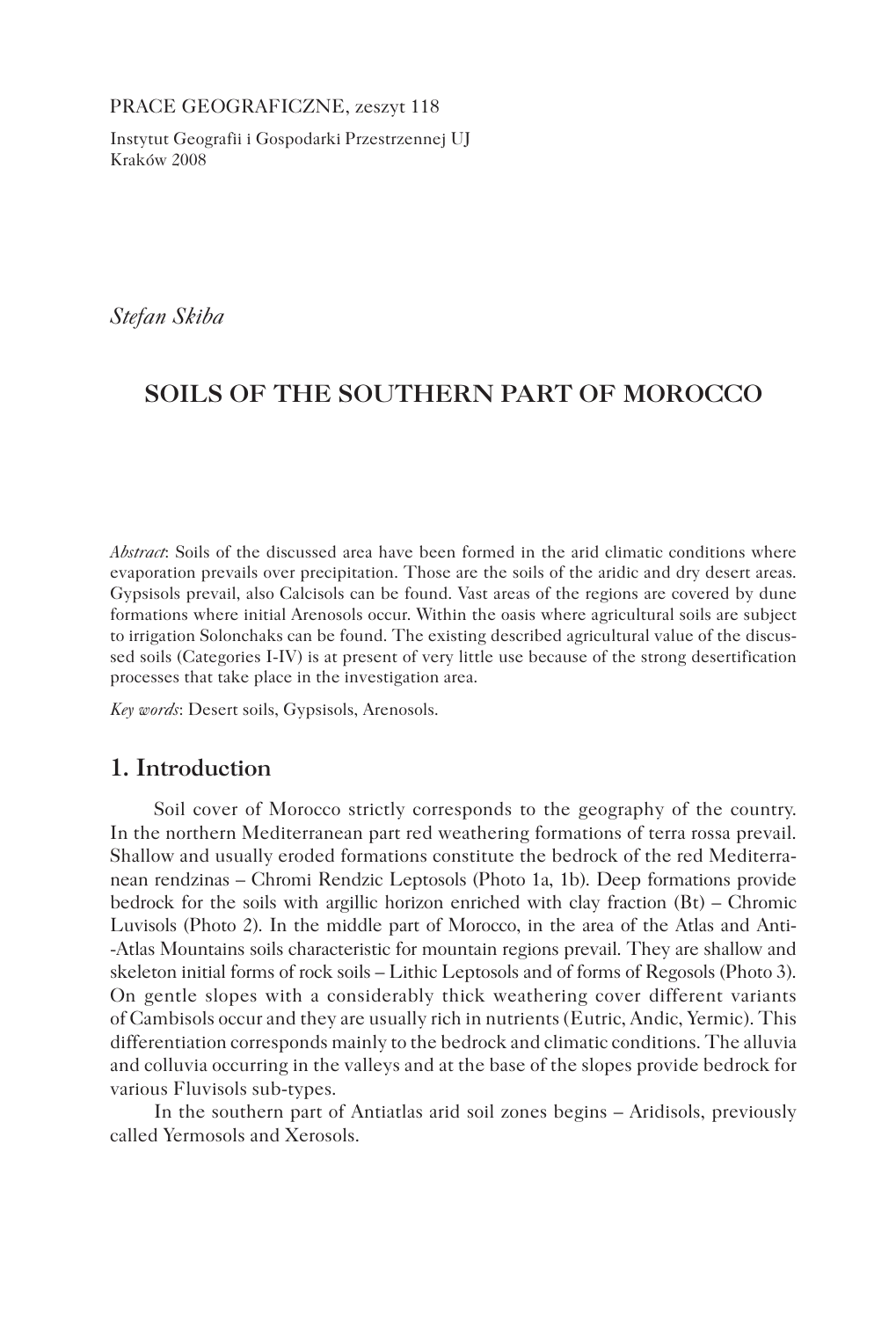Arid regions cover approximately 36% of the surface of the Earth. That is why soils of these regions are subject to numerous research and investigation projects that consider both the functioning of the natural environment and the possible agricultural use of these soils. Soils of the arid regions function in the climatic conditions where evaporation prevails over precipitation and that means a percolative type of water regime. Weathering rock and mineral products are transported by evaporation processes upward within the soil profile. In the soil profile of the arid regions soils alkaline salt accumulation horizons occur (calcium or sodium salts). These salts can also commonly occur on the surface of the soils in the form of crystallised calcite, gypsum or forms of sodium salts (e.g. halite) (Photo 4, 5a, 5b). Apart from calcification, gypsification or salinisation processes, vertilisation (surface cracking of the clay fraction /takyric/) (Photo 6) and aeolic processes take big part in the soil forming processes.

The near-surface salinity of the soil mass destroys aggregation (structure) of the soil mass which results in the blowing out of the fine fractions of the mineral soil mass. Aeolic processes are also possible due to weak vegetation cover of the arid regions (Boul et al. 1997, Komornicki, Skiba 1978, Yaalon, Ganor 1973).

#### **2. Soils of the Zagora and Mhamid areas**

The area is situated in the region of Antiatlas borderland, on vast and geologically differentiated areas of the Sahara Desert (Dłużewski, Krzemień 2003). Slopes of the Antiatlas are built of quartzitic sandstones of the Rouid-Aïssa formation and of weathering clay-gravel, gravel and sand formations.

Those covers form various types of deserts: rocky-hamada, serir and sandy-erg (Photo 7, 8a, 8b, 9). Vast areas are also covered by layered sandy-loam sediments of the Dra river – at present an periodic stream. There are also loamy-clay limnic sediments of the dry Iriqui lake.

Climatic conditions of the area are hot and extremely dry, the annual precipitation does not exceed ca. 50 mm. This means a percolative water regime system, which results in surface salinity in the form of sulphate or carbonate salt crust (gypsum or calcite).

Vegetation in the discussed area forms typical for arid regions scattered patches of desert formations or bigger groups of tamarisk trees. Within the oasis where the water conditions are considerably better (as a result of irrigation) palm trees and agricultural plants (small fields) occur (Photo 10).

Such soil forming factors lead to the formation of the soil cover typical for arid and desert regions (Skiba 2003).

In the previous genetic classifications all soils of this area were considered to be desert serozems and burozems or halomorphic solonchaks of little agricultural use (Gansen 1965). In the USDA Soil Taxonomy all soils of this area are classified as Aridisols because all the discussed area represents dry climatic conditions with the dominance of evaporation over precipitation. Within this order desert clay soils can be found – Argids or Durids together with soils containing big amounts of dispersed calcium carbonate – Calcids as well as soils with surface salt crust – Salids. Nevertheless the prevailing soil formations are soils containing big amounts of dispersed and partly crystallised gypsum – Gypsids.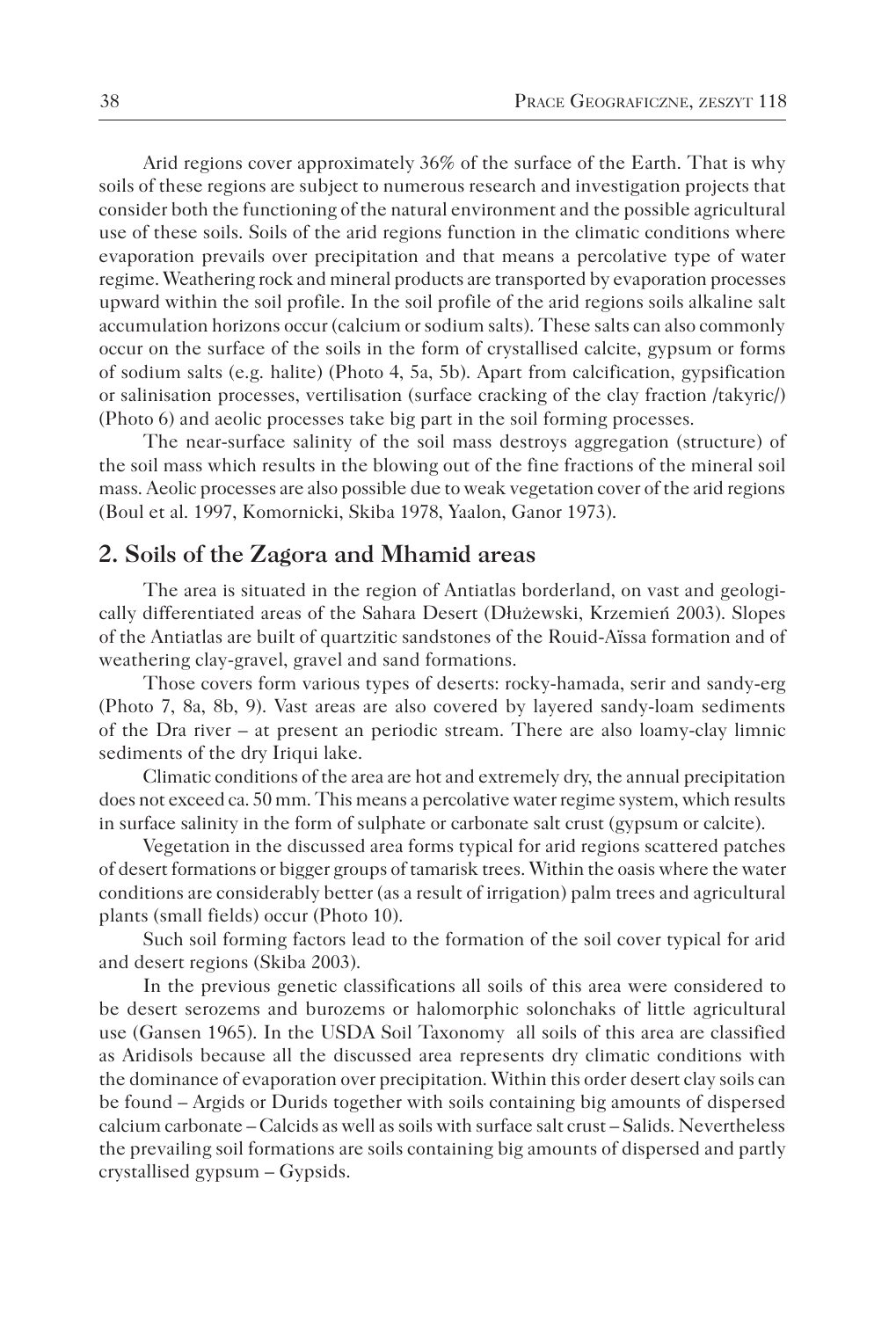In the European classification of the International Soil Science Society (ISSS) from 1974 and 1988, known as the FAO classification, soils of the arid regions were classified as Xerosols and the desert formations – as Yermosols (e.g. Takyric Yermosols, Calcic Yermosols, Gypsic Yermosols).

In the area of Zagora and Mhamid near the rock outcrops, on the southern slopes of Jebel Bani, desert initial soils prevail (Yermo-Lithic Leptosols) (Photo 11). Within the wide Coude du Dra valley, in the dune-like areas unconsolidated sandy initial soil formations occur – Aridic, Yermic Arenosols (Photo 12). Loamy-clay layered Dra river sediments and lacustrine sediments of the dry Iriqui lake provide bedrock for the secondarily enriched in sulphates or carbonates alluvial soils – Fluvisols. Those soils have well formed gypsic diagnostic horizons, less often calcic and that is why they can be classified as Gypsic or Calcic Fluvisols. It seems that the fluvial processes that had formed the parent rock of those soils do not influence the functioning of the soils as Fluvisols as both the Dra river and the Iriqui lake are presently dry. Those soils function at present as well-formed desert soil of the Gypsisols type, less often as Calcisols. In the intermittently humid depressions soils enriched with natrium chlorides or carbonates occur – Solonchaks (Photo 6).

#### **3. Agricultural value of the investigated soils**

All the discussed above soil units (formations) of the investigated area, can be classified as soils of low agricultural value because of the aridity of climate, the insufficient amount of water and salinisation of the surface soil horizons together with intense aeolic processes in the area.

Small crop fields in the areas of oases (e.g. Mhamid) are subject to secondary salinisation processes caused by irrigation which strengthen the movement of salts from within deeper parts of the soil profile upwards. On the surface of the irrigated agricultural soils white salt pans and crust are formed (crystallised carbonate-sulphate salts) (Photo 10).

Agricultural value of the investigation area is thus difficult to assess. Single irrigated fields within the oases can be the base for barley or vegetable growing and also for the palm trees. Yet the soil can easily be subject to secondary salinisation. Intense aeolic activity also causes loss in the agricultural soil areas of the region as the mobile sands encroach on the fields. (Photo 13).

The agricultural valorisation of the soils for the Coude du Dra region (*Rap. Dra* 3/11.1) proposes four categories of agricultural use of the soils:

- Category I soils on which all plants occurring in a given climate can grow. Those are Fluvisols with stable water-air regimes, usually deep, loamy-clay-silt, that can be used after periodical irrigation.
- Category II soils on which most plants of the given climate can grow. These soils are usually more sandy or stony than those of category I and they may also be subject to salty crust formation processes. They have to be irrigated and the salty crust has to be got rid of.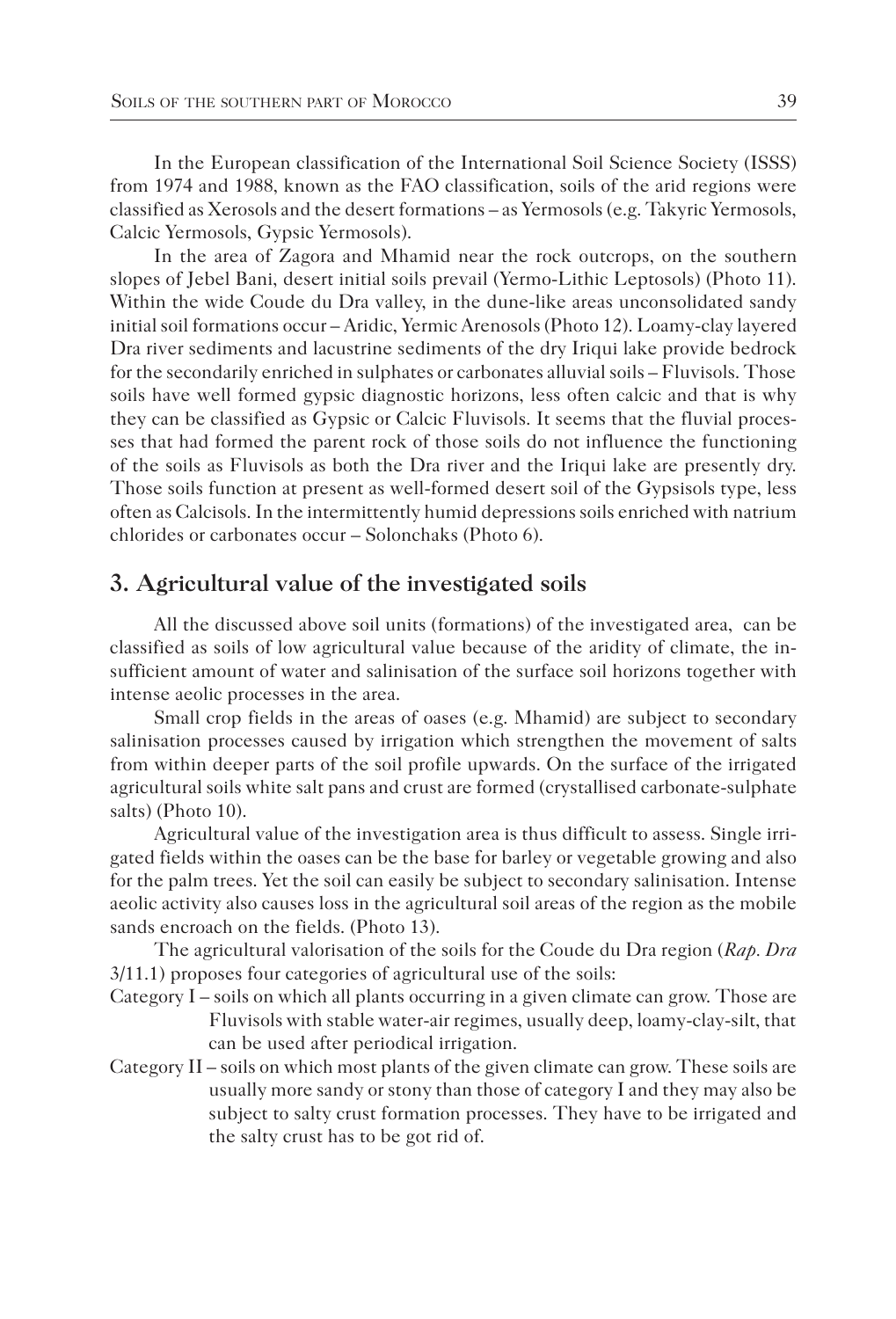- Category III soils on which only some plants can grow. They are not very deep (ca. 20 cm), they contain a considerable amount of rock fragments or gravel. They need to be treated and irrigated.
- Category IV soils of very poor agricultural use. They are either very salinised or very unconsolidated (skeleton). They are subject to erosion or they get covered by mobile sands and advancing dunes.

The cited categorisation (bonitation) of the soils of the Coude du Dra region for the area of Zagora and Mhamid from the years 1968/69 is at present of very little use. In the later years a considerable decrease in water flow of the Dra river took place in this area as well as the drying out of the Iriqui lake. Bigger surfaces of saline soils were formed together with the disappearance of the natural aggregate structure of the soils. Soils were more susceptible to aeolic processes which resulted in the decrease of the agricultural soil area.

In many other areas of the Coude du Dra region conditions for agriculture can still be found because of the fact that the occurring there soils e.g. Eutric Fluvisols are considerably rich. Those soils need however to be irrigated and preserved from secondary salinisation. Agrotechnical methods to avoid or diminish surface salinity of the soils are well known both to farmers and to the soil scientists of Morocco (Karrou 1998, Mrabet et al. 2001).

### **4. Conclusions**

- 1. In the mountain area of the Jebel Bani Mountain range rocky and pebble initial soils prevail (Yermo-Lithic Leptosols, Yermo-Hyperskeletic Regosols).
- 2. In the Dra river valley formations of the Fluvisols properties can be found and they are in transition towards Gypsisols, Calcisols or sometimes Solonchaks.
- 3. Earlier (1960-1970) agricultural valorisation (bonitation) of the investigated soils is of very little use as a result of the strong desertification processes in this area.

#### **References**

- Boul S.W., Hole F.D., McCracken R.J., 1997, *Soil Genesisi and Classification*, Iova State Univ. Press., 527.
- Dłużewski M., Krzemień K., 2003, *Charakterystyka fizycznogeograficzna regionu Coude du Dra (Maroko)*, Wyd. Akad. Dialog, Warszawa, 11-44.
- Ganssen R., 1965, *Gundsatze der Bodenbildung*, Mannhein.
- Karrou M., 1998, *Observations on effect of seeding pattern of water-use efficiency of durum wheat in semi-arid areas of Morocco*, Field Ceops Research, 59, 175-179.
- Komornicki T., Skiba S., 1978, *Preliminary study of the soils of the El-Useta area (Libya)*, Agric. Univ. Cracow., Studia i Materiały, 3, 27-51.
- Mrabet R., Saber N., El-Brahli A., Lahlou S., Bessam S., 2001, *Total particulate organic matter and structural stability of a Calcixeroll soil under different wheat rotations and tillage systems in a semiarid area of Morocco*, Soils&Tillage Research, 57, 225-235.
- *Rap. Dra* 3/11.1, manusript, Morocco.